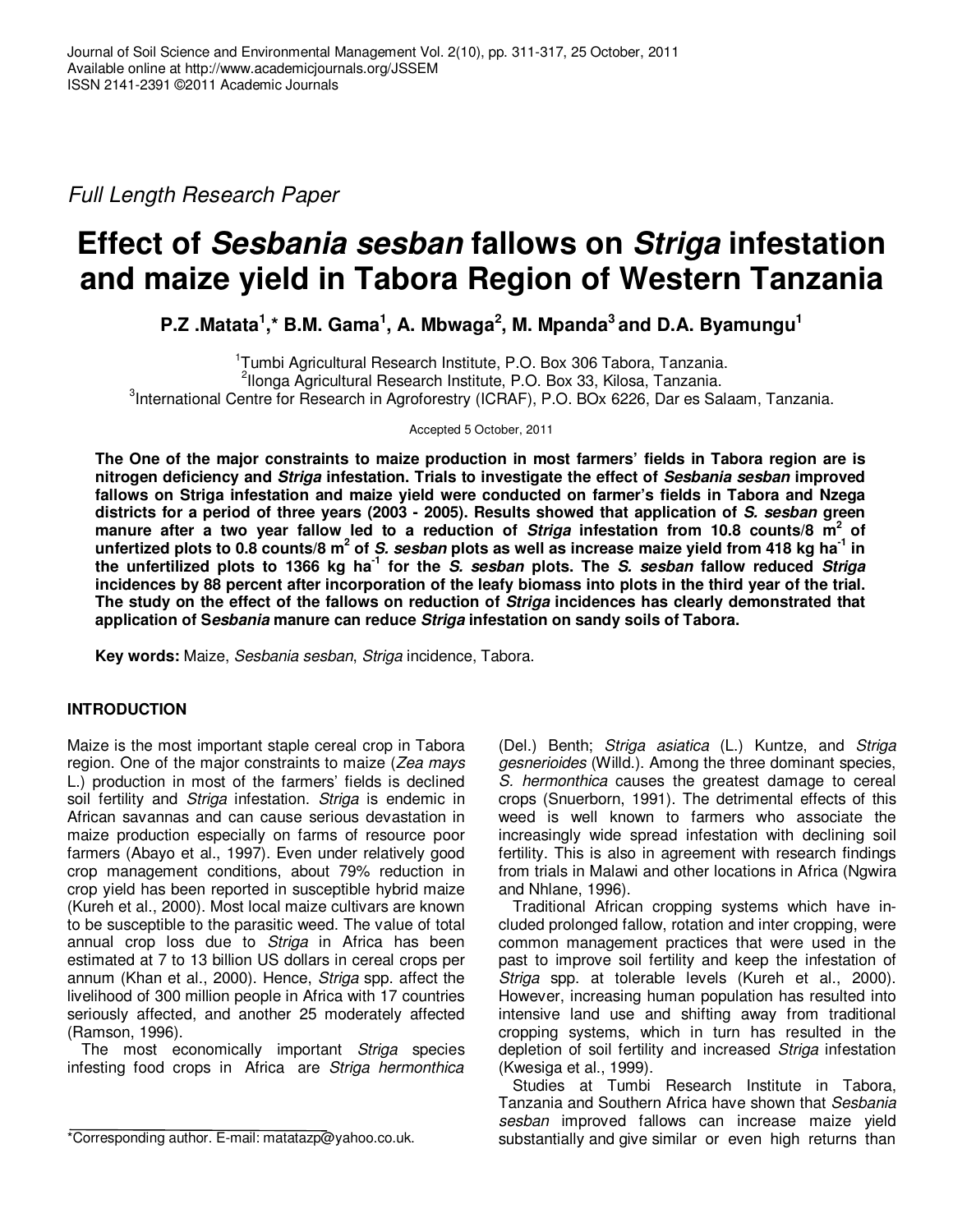

**Figure 1.** Rainfall distribution pattern at Tumbi Tabora.

chemical fertilizers. The nitrogen (N) fixing tree legumes can replenish soil fertility within the shortest possible time (Sjogren et al., 2010), although tree legumes differ in their effects on soil N availability (Barios et al., 1997) and yield of subsequent maize crops (Kwesiga et al., 1999).

Intercropping of maize with S. sesban has been reported to increase the efficiency of land use through improved productivity and reduction of S. hermonthica soil seed bank. For example, Kwesiga and Beniest (1998) found out that Striga densities were reduced when maize was intercropped with S. sesban. S. sesban controls Striga by stimulating suicidal germination of the Striga seeds, (the seeds germinates but then the seedlings does not find a host maize plant to attach to so it dies), and increases soil fertility, making plants more resistant to attack. There has been some evidence of increased adoption of fast – growing, nitrogen fixing, multipurpose trees in tropical countries for land restoration and fallow improvement (Kwesiga and Beniest, 1998). The objective of this study was to investigate the effect of S. sesban improved fallows on Striga incidences, soil fertility improvement and maize yield.

#### **MATERIALS AND METHODS**

The study was conducted in Tabora region which has a uni-modal type of rainfall with an average of 880 mm y-<sup>1</sup> which mostly falls between November and May (Figure 1). It is located between 4 and 7°S of the equator and between 31 and 34°E of the Greenwich line. It is situated at about 1300 m above sea level, with an average temperature of 23.8°C. Soils are mostly sandy loams which are classified as Ferric Acrisol according to FAO soil classification. The trial was carried out in Tabora and Nzega districts from 2002/2003 to 2004/2005 seasons. Trials were established in eight farmers'

fields each in Tabora and Nzega districts. The trial was carried out at Magiri and Kigwa villages in Tabora district and Isanzu, Shila and Mhembe villages in Nzega district. Selection of farmers was done on the basis of their willingness to participate after Participatory Rural Appraisals (PRAs) which were undertaken in the villages in 2000/2001 where soil fertility low and Striga infestation were identified as major constraints to maize production.

The experiment was laid out on farmers' fields in three plots each measuring 10 x 10 m: a S. sesban, fertilized maize and a control maize plot with no fertilizer and no trees. S. sesban seedlings were raised in the nursery for 45 days and transplanted in the field at a spacing of  $1 \times 1$  m on one-meter wide ridges.

On another plot, maize variety Kilima was planted at a spacing of 30 cm between plants on 1 m ridges, giving a plant population of 13,332. Two maize seeds were planted per hill and later thinned to one at 2 weeks after planting. Nitrogen (N), Phosphorus (P) and Potassium (K) were applied at the rate of 100 kg N/ha, 40 kg  $P_2O_5/ha$  and 40 kg  $K_2O/ha$  in the form of NPK. NPK was applied before planting and urea was top dressed one month after planting. Stalk borers were controlled by application of Thiodan dust 4%. Tree growth parameters including root collar diameter and height were measured to estimate plant vigor, and survival was recorded at 12 and 18 months after planting.

Striga infestation was estimated by counting all Striga plants in an area of 8  $m<sup>2</sup>$  within each plot at 63 days (9 weeks) after planting. This measurement was taken on a unit area basis because it was not possible to accurately determine Striga infection on an individual maize plant. However, because weeds were judiciously controlled prior to Striga emergence, it was assumed that Striga was attached to no other hosts than maize.

Maize was harvested when the crop was mature and dry. Plants in the net plot were cut and separated into stover (leaf + stem) and cob (grain + rachis). Grain yields were computed in tones per hectare, based on 80% shelling percentage and 150% g  $kg^{-1}$  grain moisture. The weights of cobs and stover were recorded separately. A sample of 10 cobs was taken for dry matter determination. This was done by drying the sample in the oven at 70°C to constant weight. Grain yield was recorded on oven dry weight basis after separating the grains from the rachis. Stover was weighed and a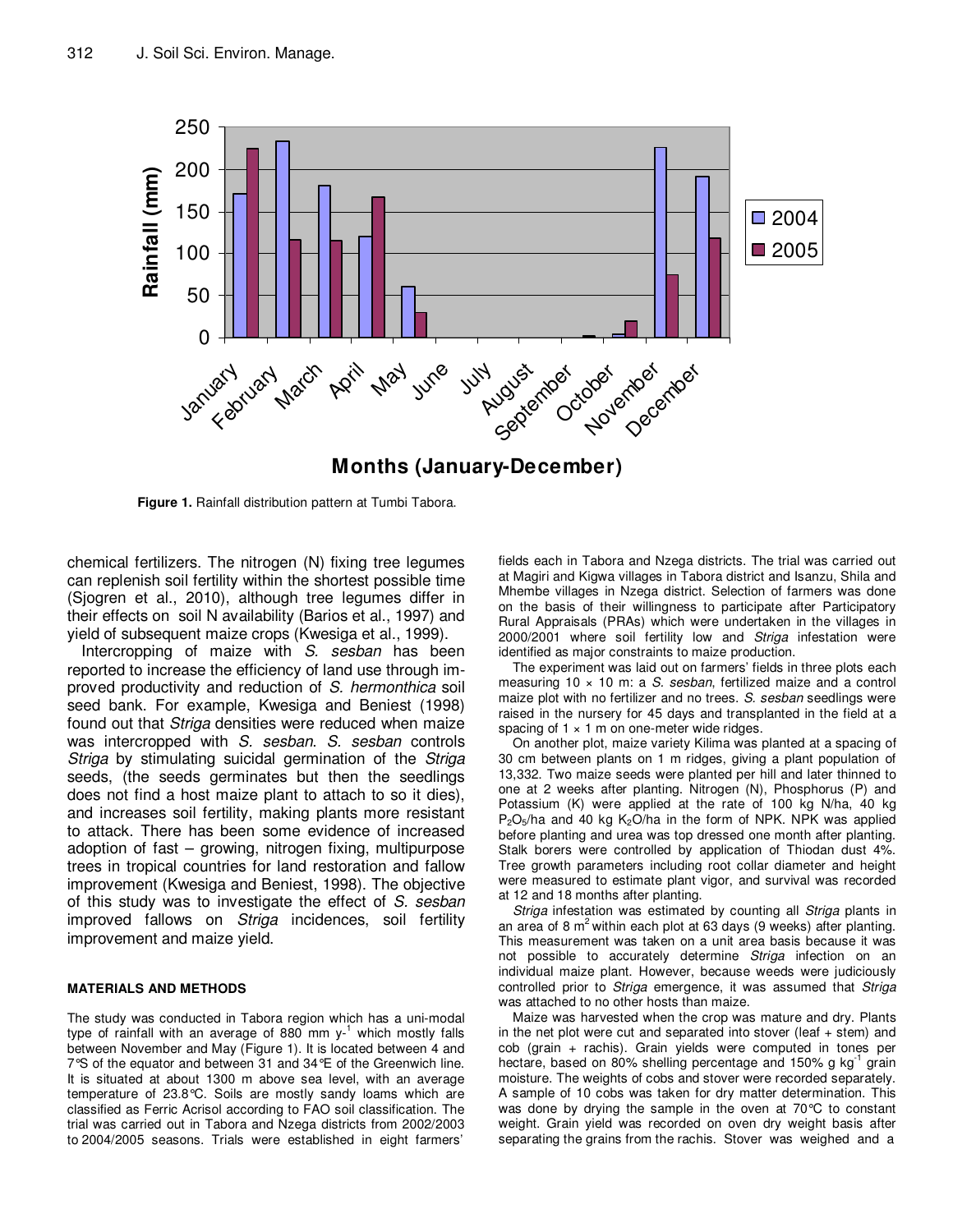sample taken for dry matter determination and stover yield recorded on oven dry weight basis.

Soil samples were collected in 2002/2003 before the start of the trial, from each plot at 0 to 15 cm and 15 to 30 cm depths at the beginning of the season for soil chemical analysis (that is, pH, organic carbon and total phosphorus). At the beginning of the third season (2004/2005) and before the rain season, the trees were cut and separated into their wood, leaf, and twigs components. A sample of these components was taken, weighed, and oven dried for dry matter determination. The remaining woody biomass was collected by farmers for domestic fuel and the leaf and twig component incorporated into the ridges before maize was sown in all plots and before the onset of rains.

All data were analyzed using Genstat 5, developed by laws Agricultural Trust (Rothamstead Experiment station) in United Kingdom to compare treatment means. Before analysis, raw data for Striga count were transformed to the square root to reduce the coefficient of variation often associated with the heterogeneity of Striga distribution in the field.

Farmers' assessment of the technology was carried out by conducting interviews with farmers after 3 years of the trial. Information on farmer opinions and perceptions on improved fallows, particularly their effect in controlling Striga infestations was gathered using questionnaires through focus group discussions. Data obtained was organized in EXCEL and analyzed using the SPSS statistical program.

## **RESULTS**

#### **Tree growth**

There was marked variation in tree growth across sites. In Nzega, S. sesban performed better at Shila than Isanzu and Mhembe village in terms of height which ranged from 180.8 to 317.4 cm. Differences in performance of S. sesban at different locations were noted in the trial. These were probably due to variations in soil type and management of the fallows. Farmers in Shila village managed their fallows better than Isanzu and Mhembe by proper weeding in the first season leading to better establishment and growth of the trees there than the rest of the villages. In addition, soils at Shila were sandy loam to clay loam but those of Isanzu and Mhembe were very sandy. S. sesban is known to do well in relatively deep soils of medium texture and not very sandy soils (Kwesiga and Beniest, 1998). This was also noted in studies on Sesbania both on-station and on-farm in Tabora rural district (Gama et al., 2004). Tree survival was variable between sites; it ranges from 81.3 to 100% and 25.5 to 98.9% after 3 and 15 months of growth respectively. Poor survival for S. sesban at Shila and Isanzu after 15 months of growth, could be lower rainfall (Figure 1) and probably due to poor management.

## **Soil analysis results**

Soil analysis results (Table 1 and 2) show that the soils at the sites were acidic (pH- 4.7 to 6.0), poor in total nitrogen (0.03 to 0.05), and low in organic carbon (0.24 to0.49%). The soils were sandy with a high sand content

(80 to 89%) but low clay contents (9 to 16%) and silt (2 to 4%). Soils at these sites are typical of soils in Tabora district which are poor in nutrients retention, low in water holding apacity and high infiltration rates.

## **Striga incidence**

Striga emergence was significantly affected by the application of inorganic fertilizer; the application of fertilizer N increased the mean Striga emergence on maize plots in the third season as compared to second season (Table 4). Furthermore, Table 4 shows that application of fertilizer decreased Striga incidences within seasons plots compared to the unfertilized. Application of inorganic plots fertilizer increased Striga infestation in the first season compared to the second one. Ramson and Odhiambo (1995) suggested that, under depleted soils conditions, fertilizers may stimulate Striga infestation probably by increasing the biomass of host roots thereby encouraging more parasite seeds to germinate. In addition the increase in Striga emergence observed in this study may be related to be more extensive maize root system which increased the root surface area and thus stimulated emergence of the parasite. However, Striga incidence was higher in the unfertilized treatment plots on the third season compared to first and second seasons (Table 3).

## **Maize yield**

Maize yields at five sites (two in Tabora and three in Nzega districts) for 2002, 2003 and 2004 are presented in Table 4. There were significant (P<0.05) differences in maize yield between fertilized and non fertilized (control) plots for season one and two. Maize grain yields ranged from 418 (control) to 1199 kg ha $^{-1}$  with plots fertilized at the rate of 100 kgN ha<sup>-1</sup>, indicating that there was an increase in grain yield with recommended level of fertilizer across Striga infected farmers' fields in Nzega and Tabora districts. Between the treatments, fertilizer application significantly improved maize grain yield as compared to the control during the first and second seasons. Application of this inorganic source of nitrogen probably enhanced soil fertility and hence the higher yield compared to the control. Esilaba et al. (2000) reported that the application of nitrogenous fertilizer, provided that other nutrients are not limiting, increases grain yield of the host crop under Striga pressure.

## **Farmers' assessment**

The majority of farmers in both Tabora and Nzega districts had the opinion that improved fallows increase yields, control Striga infestations on maize and also increase household incomes. About 32% of farmers in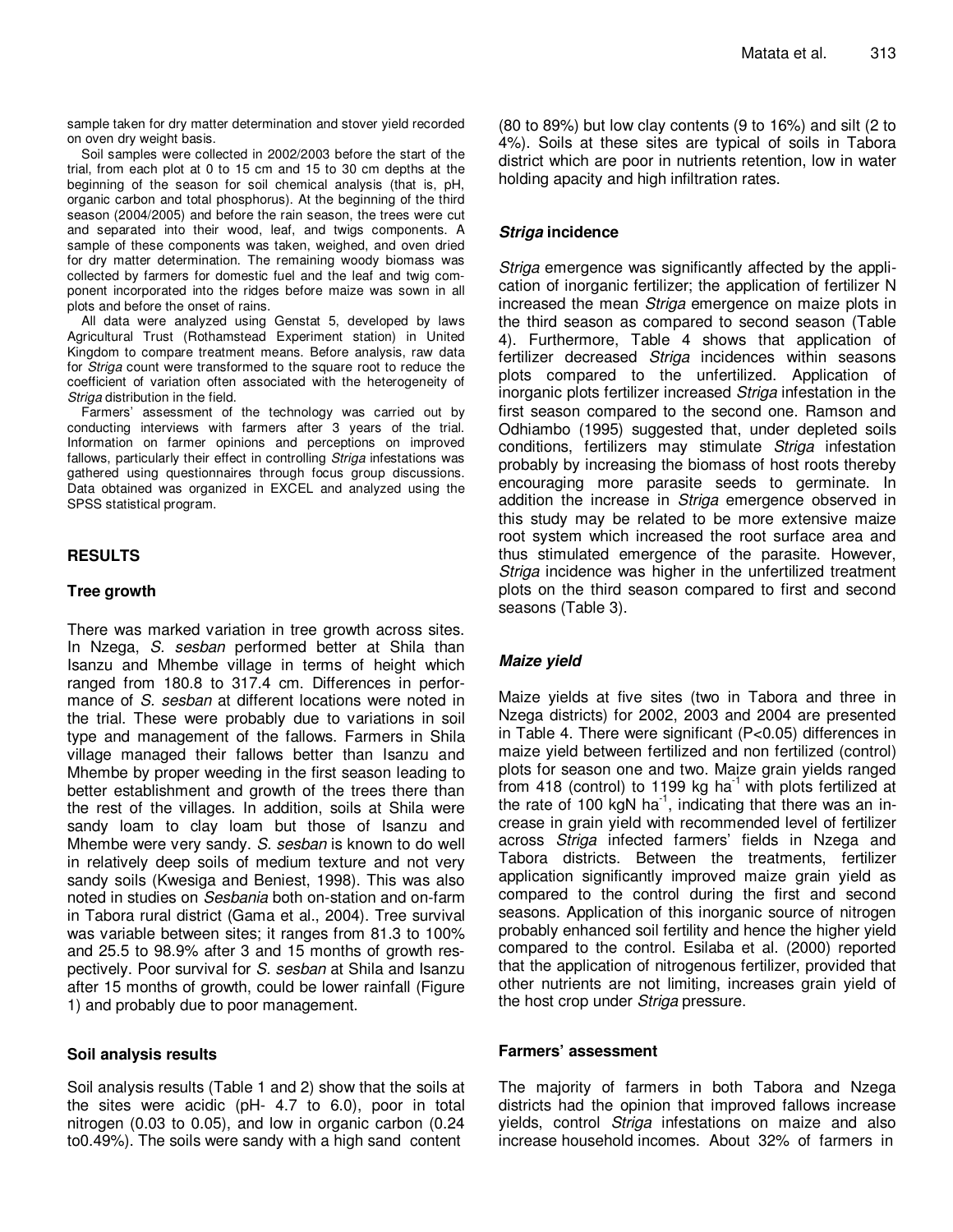| <b>District</b> |         |                   |                           | Survival (%) (months) |      |  |
|-----------------|---------|-------------------|---------------------------|-----------------------|------|--|
|                 | Village | Plant height (cm) | Root collar diameter (mm) | 3                     | 15   |  |
| Tabora          | Kigwa   | 228.8             | 35.4                      | 100                   | 51.0 |  |
|                 | Magiri  | 320.9             | 42.9                      | 99.5                  | 98.9 |  |
| Nzega           | Isanzu  | 180.8             | 13.7                      | 96.5                  | 25.5 |  |
|                 | Shila   | 317.4             | 35.9                      | 81.3                  | 38.6 |  |
|                 | Mhembe  | 188.7             | 19.5                      | 88.5                  | 62.0 |  |

**Table 1.** Growth (after 18 months) and survival of Sesbania sesban in Tabora and Nzega districts.

**Table 2.** Soil properties at five trials before fertilizer and Sesbania sesban biomass application 2004/2005.

| Site no. | Location | pH $(1:2.5 H20)$ |                    | Total N $(%)$ | (%)<br><b>Particle size</b> |      |      |
|----------|----------|------------------|--------------------|---------------|-----------------------------|------|------|
|          |          |                  | Organic carbon (%) |               | Sand                        | Silt | Clay |
|          | Kigwa    | 5.7              | 0.44               | 0.03          | 84                          | 3    | 13   |
| 2        | Magiri   | 4.7              | 0.29               | 0.02          | 87                          | 4    | 9    |
| 3        | Isanzu   | 4.7              | 0.24               | 0.02          | 89                          | 2    | 9    |
| 4        | Shila    | 6.0              | 0.49               | 0.05          | 80                          | 4    | 16   |
| 5        | Mhembe   | 0.25             | 0.25               | 0.02          | 87                          | 4    | 9    |

**Table 3.** Effects of Sesbania sesban and mineral fertilizer and Striga incidence in experimental plot (Striga count / 8 m<sup>2</sup>).

| Treatment       | 2002/2003 | 2003/2004 | 2004/2005 | Mean |
|-----------------|-----------|-----------|-----------|------|
| Fertilized      | 3.12      | 2.64      | 4.5       | 3.42 |
| Unfertilized    | 4.98      | 4.98      | 10.9      | 6.95 |
| Sesbania sesban | $\star$   | $\star$   | 0.8       | 0.8  |
| LSD (P<0.05)    | 0.89      | 0.87      | 0.86      |      |
| CV(%)           | 12.4      | 13.0      | 12.7      |      |

Mean Striga counts taken from a net plot 8- $m^2$  and transformed to square root; \*Sesbania fallow.

**Table 4.** Effect of Sesbania sesban and inorganic fertilizer on maize yield across Striga infested farmers' fields in Tabora district 2002/2003 to 2004/2005 seasons.

|                   | Grain yield (kg/ha) |           |           |      |  |  |
|-------------------|---------------------|-----------|-----------|------|--|--|
| <b>Treatment</b>  | 2002/2003           | 2003/2004 | 2004/2005 | Mean |  |  |
| Fertilized        | 1085                | 1273      | 1239      | 1199 |  |  |
| Unfertilized      | 461                 | 435       | 358       | 418  |  |  |
| Sesbania sesban** | $\star$             | $\star$   | 1366      | 1366 |  |  |
| LSD (P<0.05)      | 287.6               | 241.6     | 163.1     |      |  |  |
| CV(%)             | 21.2                | 16.1      | 12.4      |      |  |  |

\*Sesbania fallow; \*\* Sesbania biomass incorporated = 3.29 t/ha.

Kigwa village in Tabora district and 33% in Isanzu village in Nzega district said improved fallows increased maize yield (Table 5). In the case of Striga control, about 34% of respondents in Kigwa village and 36% in Isanzu village said Sesbania improved fallows controlled Striga

infestations in maize fields. About 25% of respondents in each of the villages mentioned that they obtained more maize yields after using improved fallows than when they were growing maize without any fertilizer. As a result of this, they said their incomes also increased.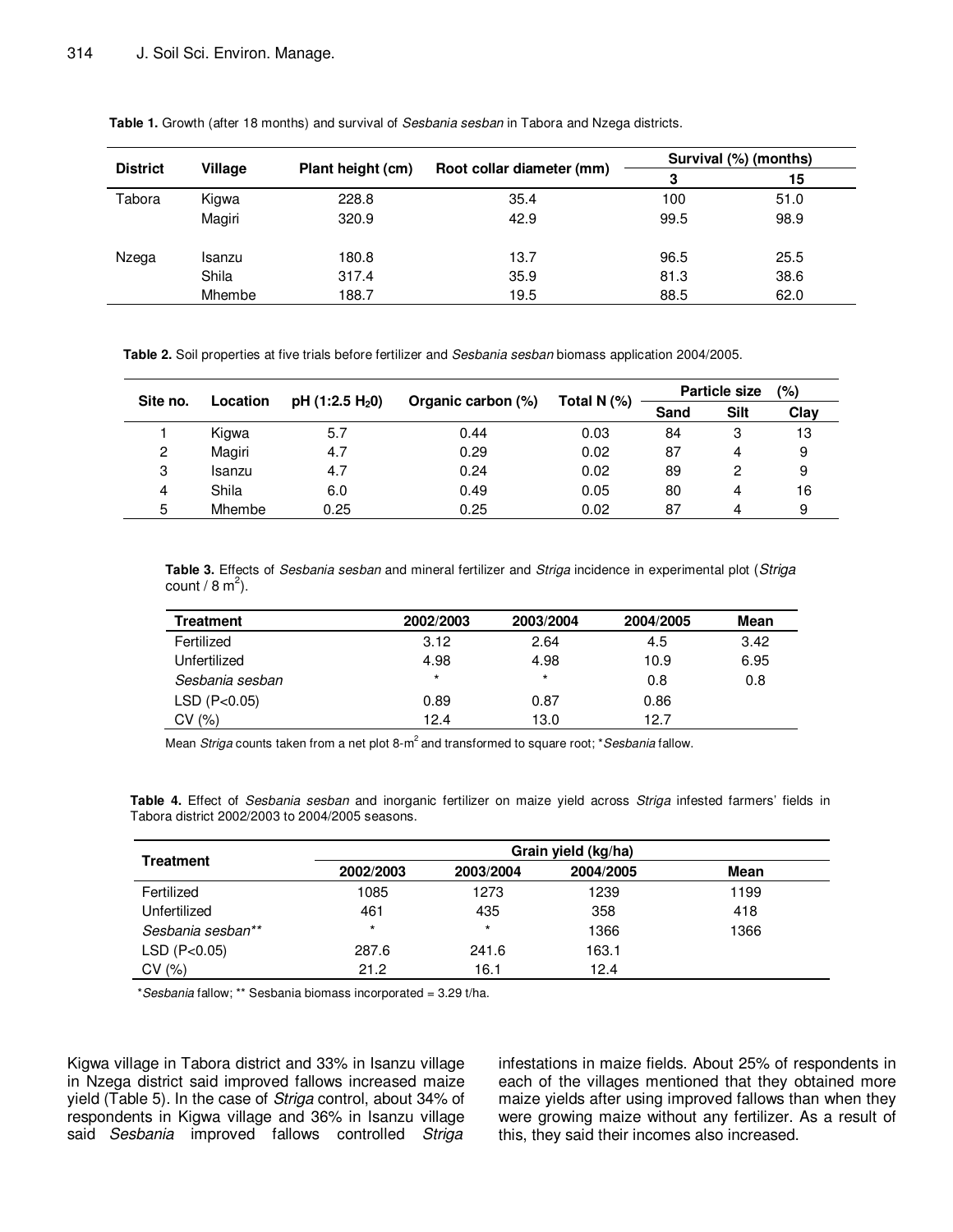|         | Different benefits of Sesbania fallows |                       |                            |             |          |  |  |  |
|---------|----------------------------------------|-----------------------|----------------------------|-------------|----------|--|--|--|
| Village | Increase vield                         | <b>Control Striga</b> | Increased household income | Do not know | Total    |  |  |  |
| Kigwa   | 19 (32.2)                              | 20(33.9)              | 15 (25.4)                  | 5(8.5)      | 59 (100) |  |  |  |
| Isanzu  | 18(32.6)                               | 20(36.4)              | 14 (25.5)                  | 3(5.5)      | 55 (100) |  |  |  |
| Total   | 37(32.5)                               | 40(35.1)              | 29(25.4)                   | 8(7.0)      | 114 (00) |  |  |  |

**Table 5.** Number and percent of respondents in Kigwa and Isanzu villages mentioning the benefits of improved fallows.

Number in parenthesis denotes percent within village of respondents.

## **DISCUSSION**

#### **Striga incidences**

S. sesban fallow reduced Striga incidences considerably from 10.8 counts/8  $m^2$  of unfertized plots to 0.8 counts/8  $m<sup>2</sup>$  of S. sesban plots (Table 4). In the third year after cutting and incorporating the leafy biomass into plots, there was the highest reduction of about 88% in Striga infestation as compared to fertilized and unfertilized plots. These results are in agreement with the results reported by Ransom (1996) who found that Striga infestation declined with application of organic matter. Other research has shown that when N fertilizer and organic matter were applied in combination, Striga emergence declined over three year period in the field studies carried out in Kenya (Gacheru et al., 2001).

Incorporation of organic matter could allow for reasonable rate of organic matter decomposition in the soil which has shown to decrease Striga seed bank in the soil. This was probably due to increase in the biological activity of the soil which enhances the natural demise of Striga seeds (Mbwaga et al., 2000). Nitrogen fixing legumes like cowpeas and Soyabean reduce Striga seed populations in the soil and increase cereal yields (Mbwaga et al., 2000). S. sesban being a legume behaved in a similar manner and reduced Striga, and at the same time, improved maize yield and most probably due to its high nitrogen content (2.2 to 3.0% DM) in the leaf + stem< 5 mm diameter component (Karachi and Matata, 2000). However, earlier results show that Sesbania is a promising species, producing 30 to 60 kg N ha<sup>-1</sup> from 2 to  $3$  t ha<sup>-1</sup> high quality leaf biomass plus fuel wood (Kanyama-Phiri and Snapp, 1997). Therefore, reduction of *Striga* incidences was probably due to the applied green manure, which resulted in an increase in soil fertility. However, reducing Striga infestation using fertilizer N is a slow process that requires long-term soil management strategies (Esilaba, 2000). Farina et al. (1985) conducted long-term fertilizer trials using nitrate source and found that N significantly reduced the incidence of S. hermonthica (Del) Benth.

Further, plots with Sesbania were observed to have relatively low weed growth particularly in the third season of Sesbania growth when the tree canopy completely covered the plot. S. sesban probably reduced Striga populations in the same manner and hence the low Striga incidence in Sesbania plots in the third season incurporated. Comparatively, S. sesban fallow reduced Striga considerably by 88% after incorporation of the leafy biomass in the third year. Mbwaga et al. (2000) reported that soil cover by legumes creates unfavorable conditions of optimum temperature and water for Striga germination thereby reducing production of Striga seeds. A study conducted in East and Central Africa has shown that application of mineral fertilizers or organic matter reduces Striga infestation (Esilaba and Ramsom, 1997).

Several other studies in Southern Africa have further confirmed that fertilizer trees including S. sesban reduce Striga incidences hence leading to higher crop production. For example, researchers in Zambia (Sileshi et al., 2006) found out that the highest predicted probability of witch weed occurrence (0.80) was in monoculture maize continuously cropped without fertilizer whereas the lowest (P<0.10) was in maize grown in Senna siamea, S. sesban and Leucaena leucocephala fallows. They further observed that the predicted Striga abundance was up to five-fold lower in maize grown after S. sesban and S. siamea fallows than in continuously cropped monoculture maize grown with or without fertilization. This is in agreement with our findings where Striga counts were lowest in Sesbania fallow plots when compared to fertilize and no fertilizer plots.

Several methods of Striga control are available which include manual, chemical, and biological use of hybrid varieties and also organic and inorganic sources of nitrogen to improve soil fertility. However, farmers in Tanzania, due to socio-economic reasons including unaffordable prices of inorganic fertilizers and hybrid seed, are not adopting these methods. Sikwese et al. (2003) reported fertilizer trees including S. sesban and Tephrosia vogelii control Striga by acting as catch or trap crops or by improving the soil fertility thereby strengthening the host maize crop to fight ill effects of Striga. Researcher from the Lake Victoria area of Kenya (Amadalo et al., 2003) reported that improved fallows can control Striga. S. sesban, Crotalaria grahamiana and Desmodium distortum though stimulate the germination of *Striga* seeds in the soil, germinated seeds soon die because the fallow species are not their natural hosts. This reduces the number of Striga seeds in the soil, and consequently cereal crops planted after the fallow period are much less severely damaged. They observed that the number of *Striga* seeds germinating after 8-month fallows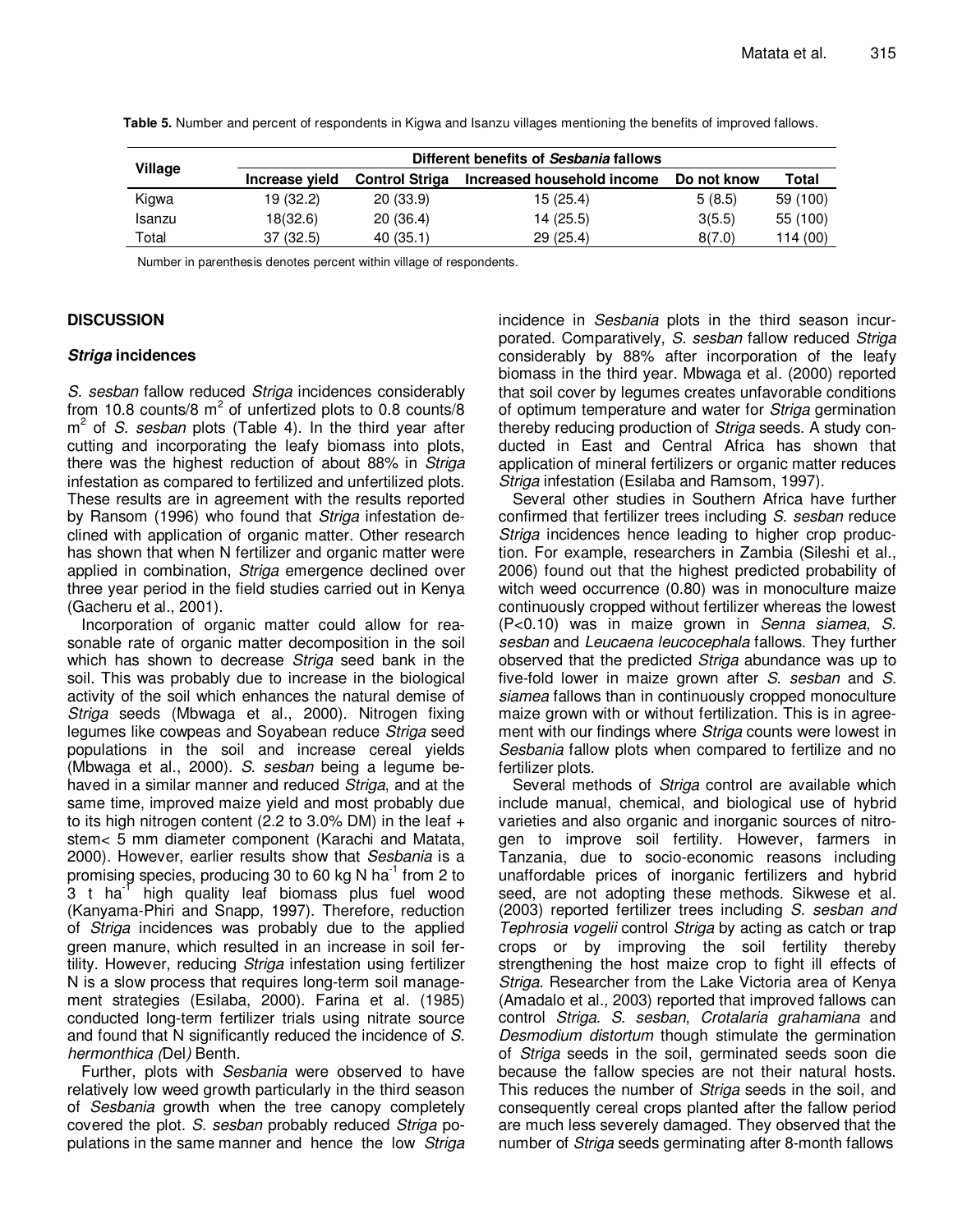of these species were considerably fewer than in fields that had been under continuous cropping or natural fallow. The reports cited above give an explanation why there was a lower incidence of Striga in Sesbania fallow plots in the present study.

#### **Maize yield**

The application of S. sesban leafy biomass at 3.29 t ha  $1$  and fertilizer application at 100 kg N ha $1$  significantly (p<0.05) increased maize grain yield when compared to the control from 358 unfertilized (control), 1239 (fertilized) to 1366 kg ha<sup>-1</sup> (S. sesban) in the third season. Application of S. sesban biomass at the rate 3.29 t/ha significantly increased maize yield during the third season (2004/2005). Application of inorganic fertilizer significantly increased yields from 418 kg/ha (control) to 1199 kg/ha (fertilized) in the third season (2004/2005). The application of S. sesban biomass enhanced soil fertility (that is, soil fertility and increased crop yields). These results confirm that organic matter application from S. sesban improved soil fertility and increased grain yields compared to chemical fertilized and unfertilized plots in low fertility soils, as in the current study. Several other studies have also shown the potential of S. sesban fallows in increasing soil fertility. Kwesiga and Coe (1994) found out that improved S. sesban fallows of 1 to 3 years increased maize yield even without addition of inorganic fertilizers. Other reports (Amadalo et al., 2003; Gama et al., 2004, Jama et al., 2006, Akinnifesi et al., 2009) have also shown that fertilizer trees and shrubs including S. sesban have great potential in increasing crop production particularly maize and can substitute expensive inorganic fertilizer and increase household incomes and food security. Soils at most trial sites were sandy in texture, low in organic matter and available nitrogen and therefore application of mineral fertilizer and S. sesban organic matter provided substantial amounts of nitrogen, which increased maize yield.

## **Farmers' assessment**

Farmers indicated their interest in S. sesban as a fallow species and were willing to expand their fields after realizing the benefits in terms of maize yield increase. Based on opinions of farmers, Sesbania improved fallows have a great potential in Tabora region where farmers cannot afford expensive inorganic fertilizers. Sikwesi et al. (2003) has reported testimonies by farmers in Malawi where incidences of Striga in maize field were reduced substantially after a two year Sesbania fallow. There is therefore a need to scale up this technology to reach many farmers in Tanzania with similar agro-ecological conditions. The survey in Malawi also showed that farmers had different preferences of tree species for controlling Striga. It is therefore important that several

other fallow species should be tested and disseminated to farmers for soil fertility improvement and Striga control.

#### **Conclusions**

Results in this study have confirmed earlier findings that S. sesban has the potential to improve soil fertility and maize production in Tabora. The study on the effect of this tree on reduction of Striga incidences has clearly demonstrated that application of Sesbania manure can reduce Striga infestation on sandy soils of Tabora. Nitrogen inputs in both organic and inorganic sources are required for the long-term maintenance of maize production. Improving the N status of the soil will also help suppressing Striga.

#### **ACKNOWLEDGEMENT**

The study was funded by grant from the Ministry of Agriculture and Food Security, Tanzania. The authors wish to thank the Ministry of Agriculture and Food Security for making this study possible.

#### **REFERENCES**

- Abayo GO, Oswald A, Ransom JK, Ariga ES (1997). Stimulation of Striga hermonthica germination by plant species indigenous to East Africa. In: Adipala E, Tusiime G, Okori P (eds). Proceedings of the 16<sup>th</sup> Biennial Weed Science conference for Eastern Africa, Kampala Uganda, pp. 231-239.
- Akinnifesi FK, Makumba W, Sileshi GW, Ajayi OC (2009). Farmer participatory assessment of two researcher managed fertilizer tree systems in Southern Malawi. Afr. J. Agric. Res., 4(4): 269-277.
- Amadalo B, Jama B, Niang A, Noordin Q, Nyasimi M, Place F, Franzel S, Beniest J (2003). Improved fallows for western Kenya: an extension guideline. Nairobi: World Agroforestry Centre (ICRAF).
- Barrios E, Kwesiga F, Buresh RJ, Sprent JI (1997). Light fraction soil organic matter and available nitrogen following trees and maize. Soil. Sci. Soc. Am. J., 61: 826-831.
- Esilaba AO, Ransom JK (1997). Striga in the Eastern and Central African countries: A Review. The African Highlands Initiative, Technical Report Series, 1: 29.
- Esilaba AO, Reda F, Ransom JK, Wondimu B, Gebremehdin W, Beyenesh, (2000). Africa. Crop. Sci. J. 8(4): 403-410.
- Farina MP, Thomas, PEL, Channon P (1985). Nitrogen, phosphorus and potassium effects on the incidence of Striga asiatica (L). Kuntze in maize. Weed. Res., 25: 443-345.
- Gacheru E, Rao MR (2001). Managing Striga infestation on maize using organic and inorganic nutrient resources in western Kenya. J. Pest Manage., 47(3): 233-239.
- Gama BM, Otsyina R, Nyadzi GI, Banzi F, Shirima DS, Mbiki Mumba (2004). Improved fallows for soil fertility improvement at Tabora in western Tanzania In: Rao MR, Kwesiga FR (eds) Proceedings of the Regional Agroforestry Conference on Agroforestry Impacts on Livelihoods in Southern Africa: Putting Research into Practice: World Agroforestry Centre (ICRAF), Nairobi, Kenya.
- Jama B, Kwesiga F, Niang A (2006). Agroforestry innovations for soil fertility management in 53 sub-Saharan Africa: Prospects and challenges ahead. In: Garrity D, Okono A, Grayson M, Parrott S, (eds) World Agroforestry into the Future. Nairobi: World Agroforesty Centre.
- Kanyama-Phiri G, Snapp SS (1997). Developing improved organic matter technologies in partnership with smallholder farmers in